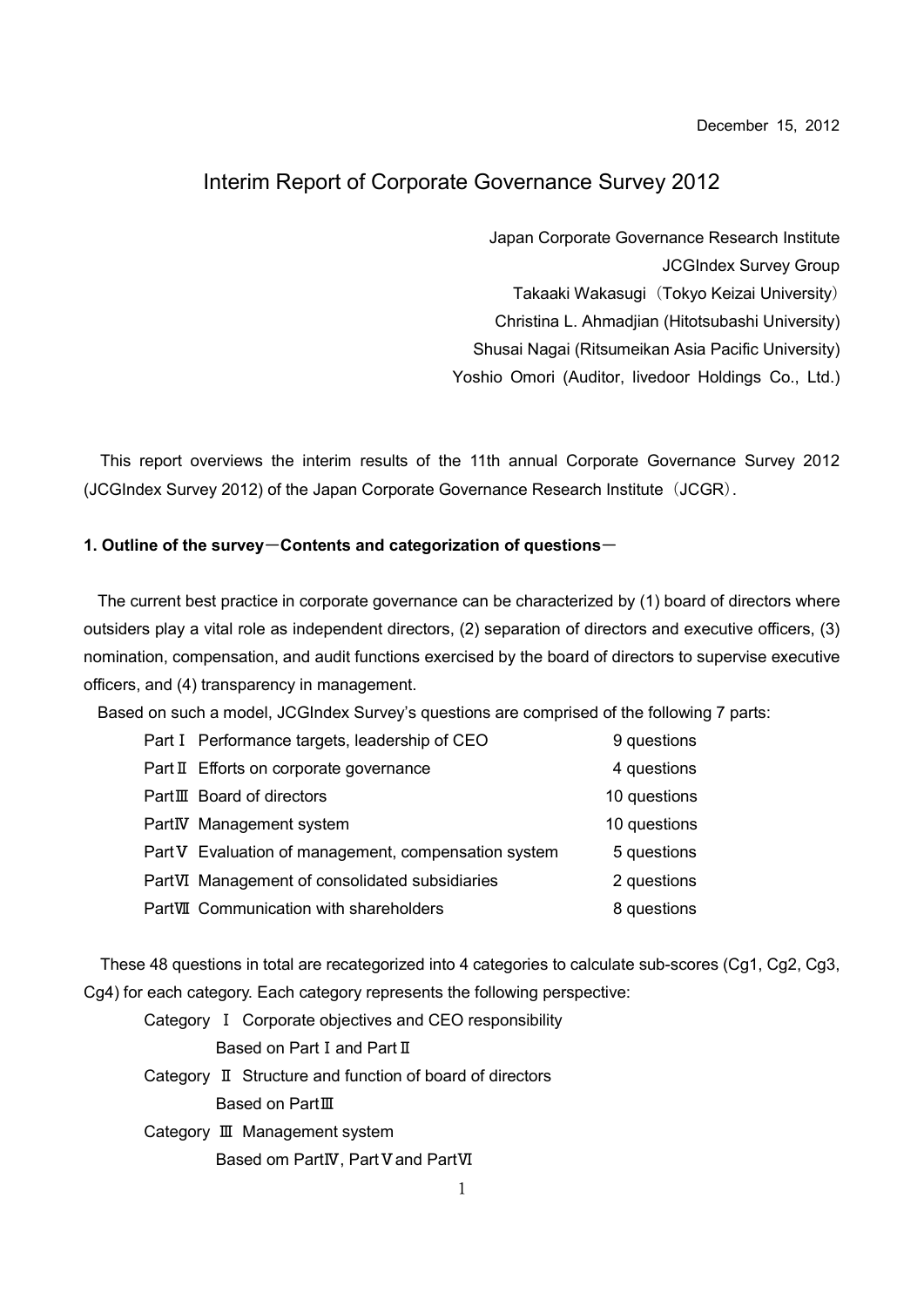## Category Ⅳ Transparency and communication to shareholders Based on PartⅦ

#### 2. Meaning of the Categories

Categories Ⅰ and Ⅱ are related to corporate governance system, and Ⅲ and Ⅳ are about corporate management system. Although it is possible to value the corporate governance through Categories Ⅰ and Ⅱ alone, Categories Ⅲ and Ⅳ are incorporated into JCGIndex, based on the belief that good management system is established under the good governance system.

#### 3. Number of companies that responded to the survey

From September 2012 to November 2012, we surveyed all companies listed on the First Section of the Tokyo Stock Exchange (1,679, as of September 7, 2012), of which 131 have responded to the survey. We are grateful to all companies that responded to this survey.

#### 4. Interim results of JCGIndex and category scores

While this time's questions are virtually identical to those in the last survey, we have made the scoring standard stricter, since understanding and interest in corporate governance are now enhanced and the relevant systems were revised. The stricter scoring standard made scores among companies with high JCGIndex slightly lower than 2011, while the overall average remained flat. We would appreciate your understanding for this.

Below is the comparison of this year's category scores and the JCGIndex to those in the previous year.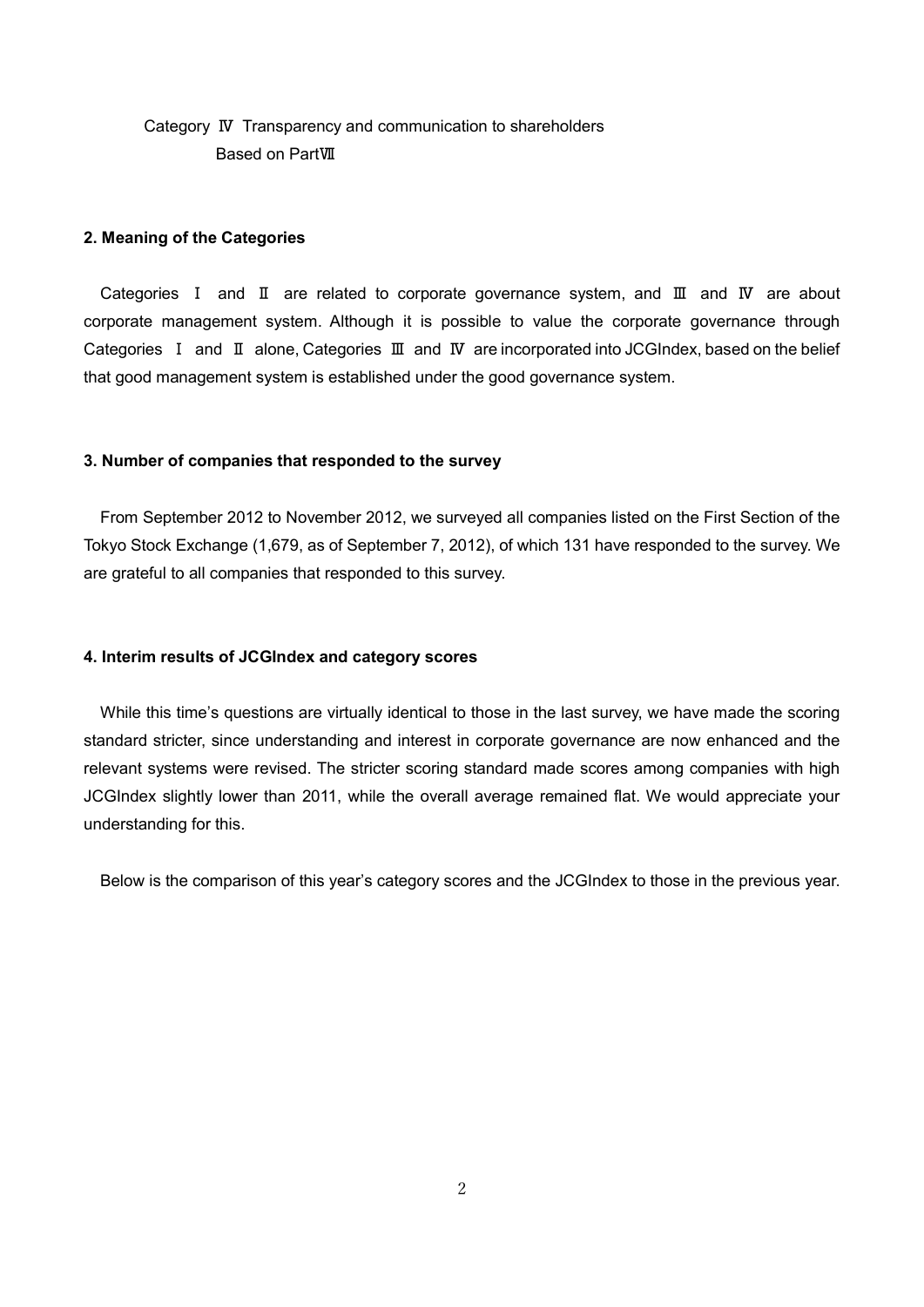| Category        |                                       | Weight<br>(A) | Mean<br>(B) | Achievement<br>rate<br>(B) / (A) |
|-----------------|---------------------------------------|---------------|-------------|----------------------------------|
|                 | objectives<br>CEO<br>Corporate<br>and | 29            | 11.97       | 41.3%                            |
|                 | responsibility                        | (29)          | (12.13)     | $(41.8\%)$                       |
| $\mathbf{I}$    | Structure and function of board of    | 26            | 11.69       | 45.0%                            |
|                 | directors                             | (26)          | (9.46)      | $(36.4\%)$                       |
| Ш               | Management system                     | 25            | 14.94       | 59.8%                            |
|                 |                                       | (25)          | (16.43)     | (65.7%)                          |
| IV              | Transparency and communication to     | 20            | 13.47       | 67.4%                            |
|                 | shareholders                          | (20)          | (13.26)     | $(66.3\%)$                       |
| <b>JCGIndex</b> |                                       | 100           | 52.08       |                                  |
|                 |                                       | (100)         | (51.28)     |                                  |

### Category scores and achievement rates by category

\*Results in 2011 are in parentheses.

# 5. Distribution of JCGIndex and category scores

# (1) JCGIndex

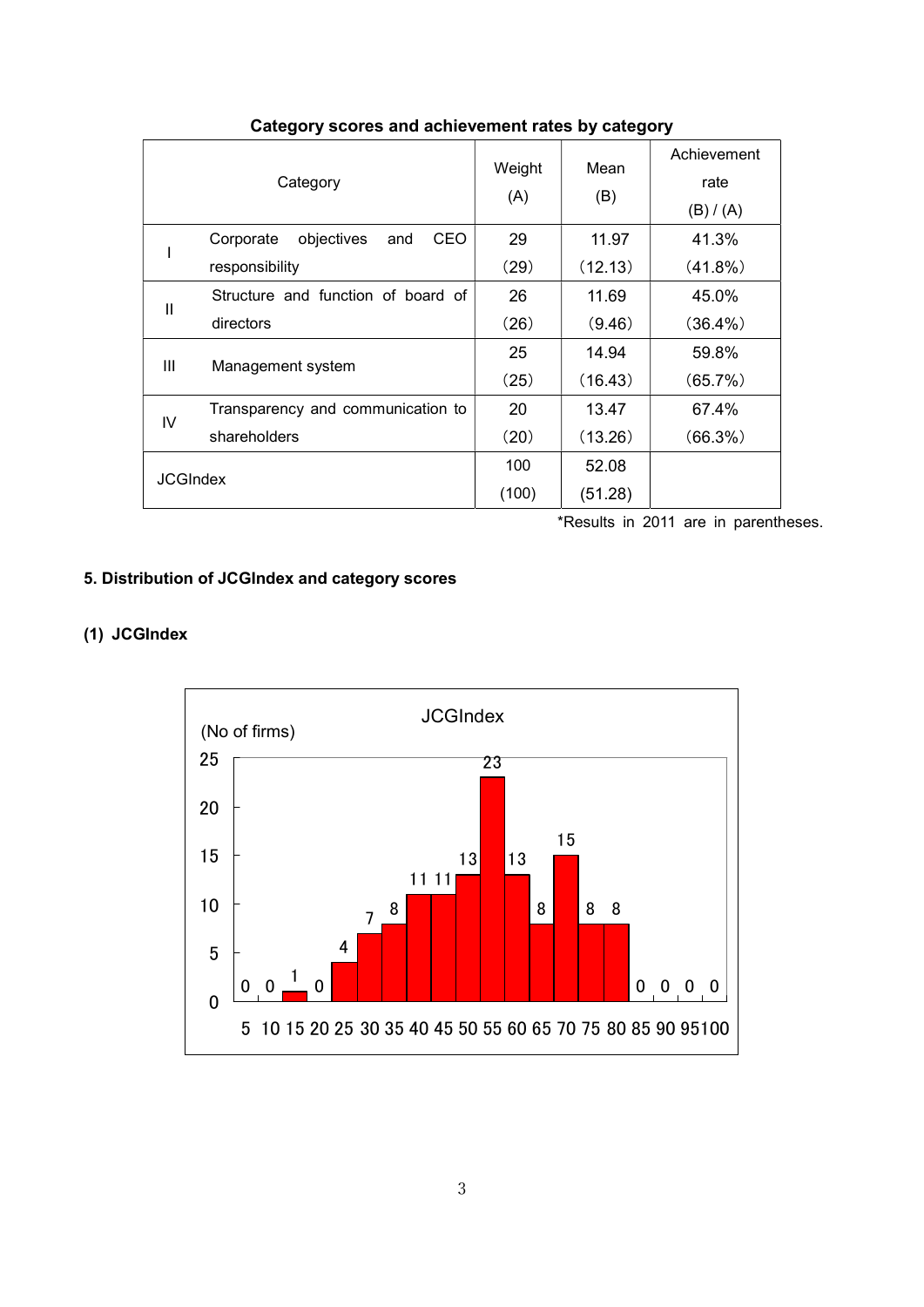## (2) Category Ⅰ (CG1)



# (3) Category Ⅱ (CG2)